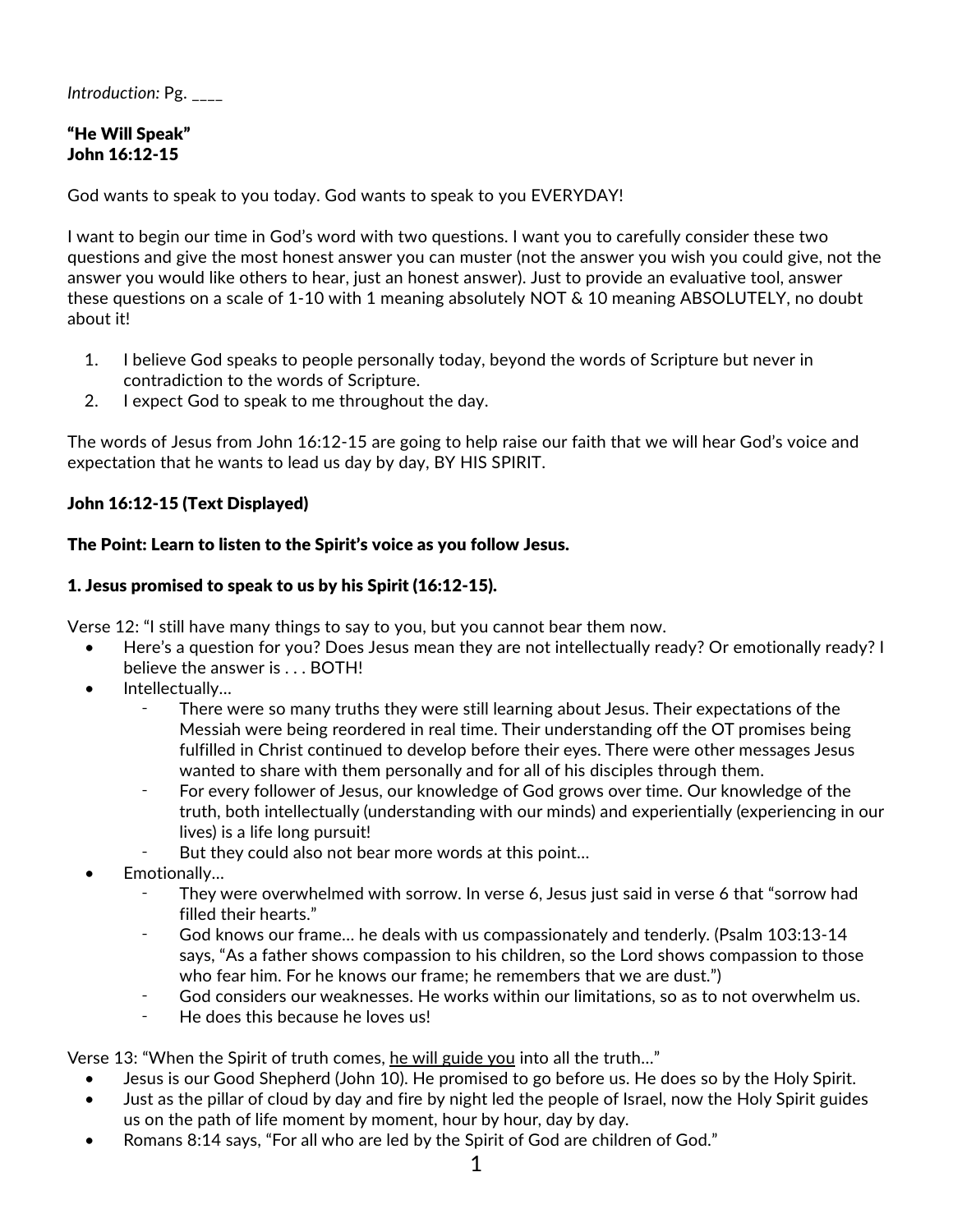- Some of his leadership will include prophetic revelation.
	- Look at the end of verse 13: "he will declare to you the things that are to come."
	- This has implications for all prophetic ministry in the church from the  $1<sup>st</sup>$  century until today, as well as the prophecies contained in the NT, particularly the Book of Revelation.

I also want you to notice how three different times Jesus emphasizes that the Spirit will always speak consistent with the truth he has already revealed, which was consistent with all of God's revelation from Genesis 1.

- Verse 13: "for he will not speak on his own authority, *but whatever he hears he will speak*, and he will declare to you the things that are to come."
- Verse 14: "He will glorify me, for *he will take what is mine and declare it to you*.
- Verse 15: All that the Father has is mine; therefore I said that *he will take what is mine and declare it to you*."

This shows us the unity of our Triune God, Father, Son & Spirit. Just as Jesus did not speak on his own initiative or authority, but what the Father gave him to speak (John 5:19, 39; 8:28; 12:49), so the Spirit speaks in complete unity with Jesus.

# God Speaking in Scripture

Some only see implications for the completion of the canon, or writing of all 66 books of the Bible. Does it include that? Most certainly!! These words from Jesus elevate our confidence that all of the words of the Bible are inspired and inerrant.

- "All Scripture is breathed out by God and profitable for teaching, for reproof, for correction, and for training in righteousness, that the man of God may be complete, equipped for every good work." - 2 Timothy 3:16-17
- $\bullet$   $\qquad \qquad \overline{\phantom{a}}$
- "And we have the prophetic word more fully confirmed, to which you will do well to pay attention as to a lamp shining in a dark place, until the day dawns and the morning star rises in your hearts, knowing this first of all, that no prophecy of Scripture comes from someone's own interpretation. For no prophecy was ever produced by the will of man, but men spoke from God as they were carried along by the Holy Spirit." - 2 Peter 1:19-21

That said, we should expect, based on these words, that…

God Continues to Speak to us Personally outside of the words of Scripture but never in Contradiction to Scripture.

- Think about it: if these words in John 16:12-15, along with John 14 & 15, were only relevant for the completion of the canon, then they only have relevance for Matthew, John, & Peter.
- Additionally, we would have to assume that Jesus did not intend for the Spirit to function in as the kind of Counselor who would give his disciples specific guidance for specific situations.
- We would also have to ignore many other biblical arguments, which I shared in my sermon on "Tools for Hearing God's Voice" on June 27th, 2021, where I provided arguments around the Trinity, how God made us for relationship as our Father and friend, the nature of salvation, our need for wisdom, prayer, spiritual warfare, and other Scripture, many of which I will share momentarily.

To be clear, I believe Jesus is telling his disciples that he is going to continue speaking to them personally and provide personal guidance in a way that is always consistent with Scripture, which is "the truth as it is in Jesus" (to quote Ephesians 4:21).

Day after day, the Spirit leads us deeper and deeper into the life of Christ.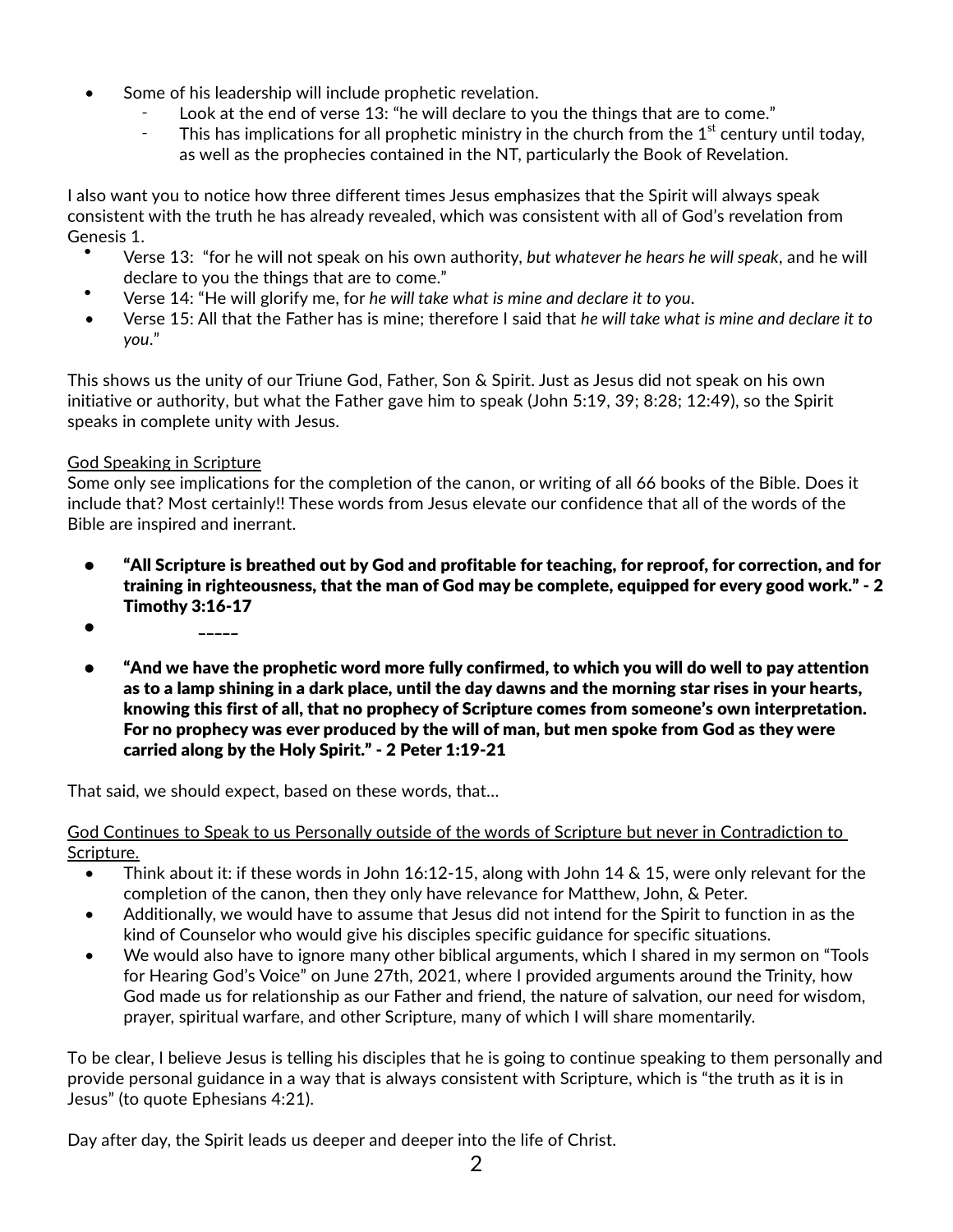## BUT HOW does he speak to us? And WHY? And how can we LEARN TO LISTEN to his voice?

That's what I want to cover with the remainder of our time.

## How does God speak to us?

- Scripture The Spirit speaks through Scripture and reminds us of truth.
	- We need the Spirit to speak to us about what he has already spoken! Theological terms (illumination for our understanding, conviction for our daily living or application!)
	- ⁃ Think about it the 3 questions we ask of every text: 1) What do we learn about God? 2) What do we learn about people? 3) How does God what me to respond? Do we not think his guiding presence, his still small voice is present as we discern how to respond to his Word?
- **People:** We hear God's voice through the voice of others.
	- How many times has someone shared a word of wisdom, a word of encouragement, or simply a verse from Scripture, and you walk away saying: "That was for me."?
	- Or even when you hear a sermon: "God really spoke to me today, Pastor."
	- I would add songs to this as well.
- **Impressions (Prompts, Whispers)** God nudges, prompts, whispers (God put it on my heart; I felt God lead me to…)
	- ⁃ "I'm discovering that most of the time the power of the Spirit is subtle, not showy. The Spirit is present in our subtle inclinations to serve our spouses, do what's right, read the Bible, love the marginalized, make disciples, and commune with God. . . . If you are in Christ, you have the Spirit, and he prompts you all the time. We simply need to surrender to his prompting!" - Jonathan Dodson, *Gospel-Centered Discipleship.*
	- The Spirit may simply say: "Them. Now. Her. Tomorrow."
	- ⁃ "Impressions often seem very much like our own thoughts. The Holy Spirit may speak to us in an impression—a voice so still and small that it is easy to dismiss as being our own thought. Indeed, most American Christians probably do dismiss this voice, and so never sharpen their spiritual hearing. - Seth Barnes
- **Prophecy:** to speak words of life from God given spontaneously by the Spirit
- **Direct words (Inaudible or Audible):** I've never heard an audible word from God. Probably good because I might not survive it. :) On the other hand, I have heard inaudible words many times. Apart from the impression and clarity of the Spirit (as Barnes said), I could mistake them for my own thoughts.
	- In thinking about this more deeply again this week, I wonder if many Christians are thrown ooff a bit by the idea of God's voice or God speaking, but we only associate that with "audible words." Now, I'm not going to move away from phrases: "Hearing God's voice" or "God speaking," because that is exactly what Jesus say. However, I wonder if it would be helpful by talking about God communicating with us.
	- Non-verbal Point... Wave over... Stop... Victory arms... Smile...
	- ⁃ (Story of Texas Don: You remember how he prayed God would show you one specific lesson to take away from the week? That's it. A word that runs deep. That I've already applied about 5 times in specific contexts.)
- Visions & Pictures: Super rare for me. Very common for some of my friends.
- **Dreams:** Has anyone ever had a dark dream, dare we say, "demonic"? Those are dreams sent by the evil one to intimidate us with discouragement or fear. There are normal dreams, demonic dreams, and heavenly dreams! God speaks through dreams.
- Circumstances: (2 Corinthians 2:12-14)

 $\overline{\phantom{a}}$ 

And More... (physical sensations; signs & wonders, angelic messengers - you may have thought it was a person! Ha. That's what the writer of Hebrews says in 13:2)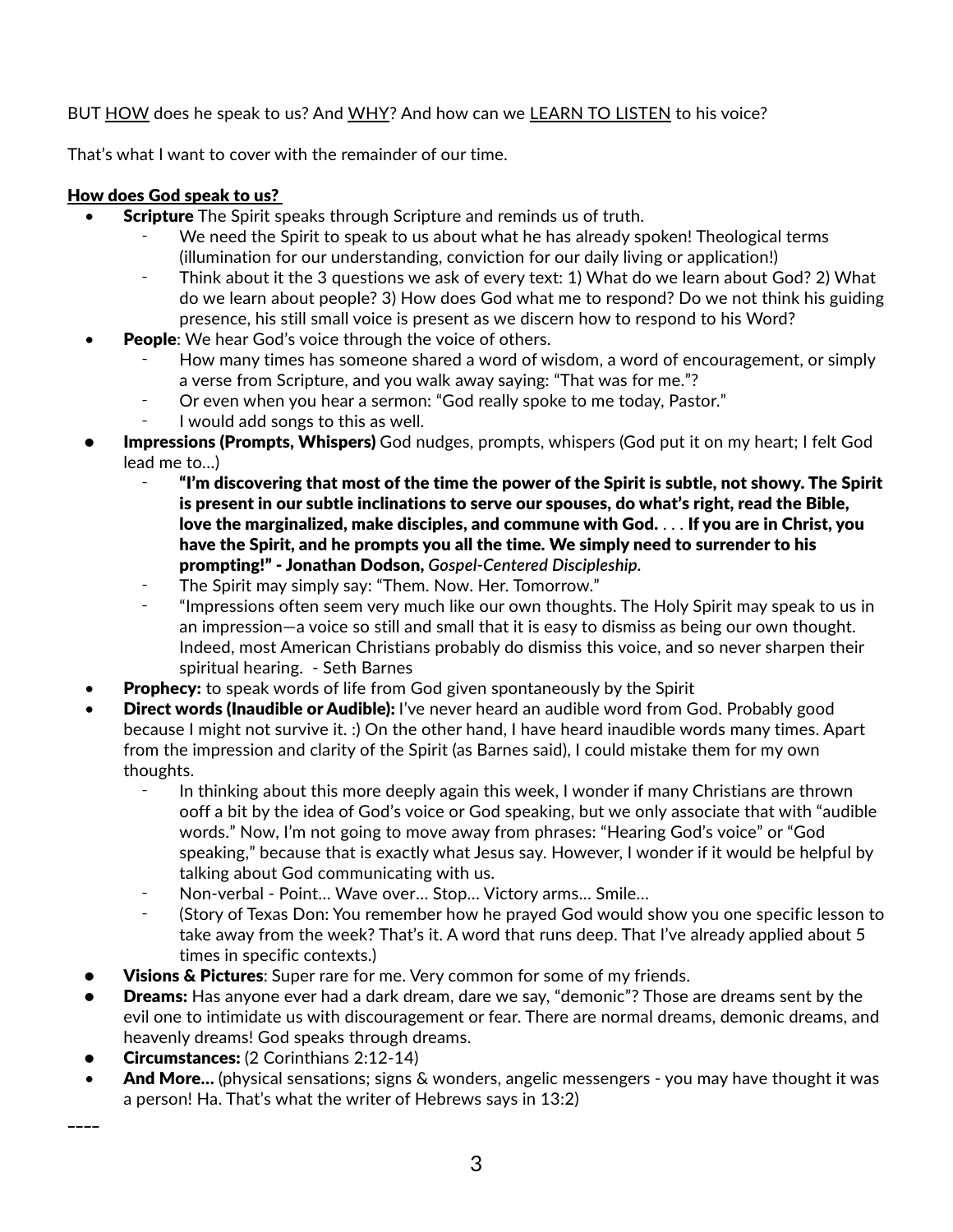### Why does God speak to us?

#### **Intimacy**

- At Jesus baptism: "This is my Beloved Son, with whom I am well pleased." This in the word God speaks over his children.
- ⁃ *"Let me hear in the morning of your steadfast love, for in you I trust." (Psalm 143:8)*
- Ultimately, every word God speaks, whether through Scripture or another way, is a word that helps us know him. Every word reveals his love.

### **Direction**

- ⁃ We need wisdom!
- ⁃ *"Make me know the way I should go, for to you I lift up my soul." (Psalm 143:8)*
- ⁃ James 1:5 God tells us we should *ask* for wisdom and expect that he will *give* us wisdom. Wait? How does he give it? By his Spirit.
- ⁃ We need wisdom to live like Jesus in our pursuit of holiness, and we need wisdom as we live his…

#### **Mission**

- Moses (Exodus 3)
- **Philip (Acts 8:26-40)**
- Paul (Acts 16:6-10)

\_\_\_\_

You are probably asking: how can we learn to listen? Let me be clear. There is no formula. This is all about relationship. The more you walk with Jesus, the more you will grow in hearing his voice.

#### Develop an EAR to Hear

#### Expect: Expect God to speak to you regularly.

- Be an active listener. Consider all of the ways he speaks, especially the Bible, and listen for his personal voice.
- His heart speaking to your heart, what a beautiful reality!
- Do you expect God to speak to you day by day?

### Ask: Ask God to speak to you about specific things.

- Simply ask God a question. "God, what do you want to share with me today?" "God, what area of my heart do you want to commend? (Not condemn!) "God, what area of my heart do you want to correct?"
- Seth Barnes calls this: "Listening Prayer." He gives a simple process that I find helpful (from *The Art of Listening Prayer*):
	- 1. When you are ready, quiet yourself and examine your heart (pray for a humble heart that wants to receive anything the Lord wants to share).
	- 2. Then ask God to speak to you clearly. It's often good to begin by reading Scripture. Ask the Lord to speak to you through it.
	- 3. Next, write down your questions for prayer: "What do you want to say to me today? How can I live these words more carefully? Who can I share this with?"
	- 4. Then pause, wait and listen. He may direct you to another passage of Scripture. He may share a tender word. Whatever you feel he may be saying to you, write it down.

Don't be frustrated if you don't hear anything specific. It may that God will speak to you later in the day or the week. Again, there is no formula, just a Father who wants to love his daughters and sons!

Revere: Commit to live before God with reverence. "God, I am available and ready to obey."